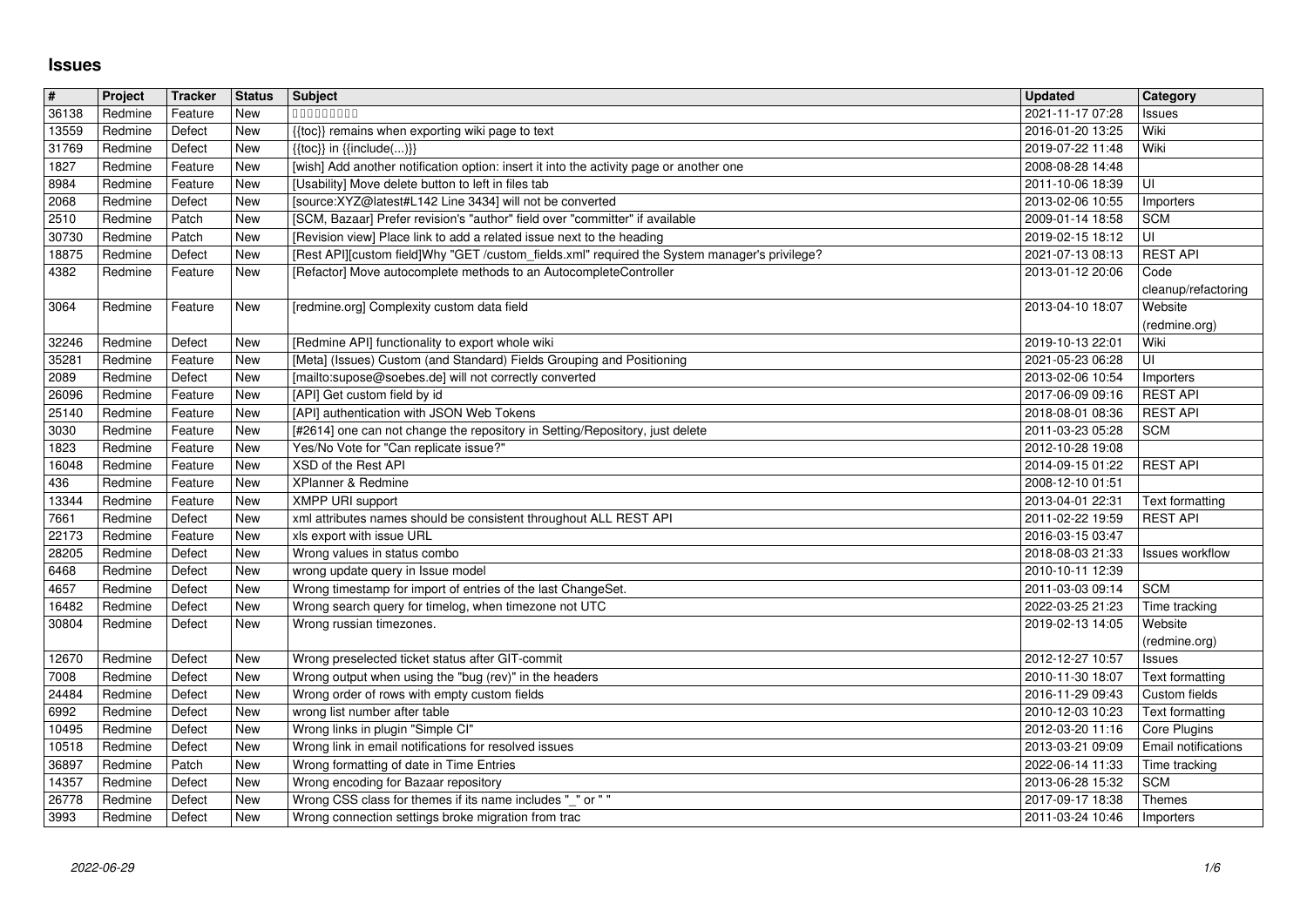| $\sqrt{\frac{4}{15}}$ | Project            | Tracker            | <b>Status</b>     | <b>Subject</b>                                                                                                                                                                                                   | <b>Updated</b>                       | Category                                  |
|-----------------------|--------------------|--------------------|-------------------|------------------------------------------------------------------------------------------------------------------------------------------------------------------------------------------------------------------|--------------------------------------|-------------------------------------------|
| 18792<br>3269         | Redmine<br>Redmine | Defect<br>Feature  | <b>New</b><br>New | wrong bar length in PDF gantt chart<br>Writing a single batch file for all rake tasks                                                                                                                            | 2015-01-09 15:54<br>2009-05-14 00:15 | Gantt                                     |
| 10016                 | Redmine            | Feature            | New               | Write email contents to text file instead of using smtp server                                                                                                                                                   | 2012-01-17 16:47                     | <b>Email notifications</b>                |
| 4829                  | Redmine            | Feature            | New               | Write an installer                                                                                                                                                                                               | 2010-02-13 05:31                     |                                           |
| 5640<br>28078         | Redmine<br>Redmine | Feature<br>Defect  | New<br>New        | Write access to the repository. Or the link between the repository and the other sections.<br>Workflows inconsistencies when removing "add/edit issue" permission to a role which already has a workflow defined | 2011-03-29 12:55<br>2018-01-25 18:14 |                                           |
| 2957                  | Redmine            | Feature            | New               | Workflow/Quality Management                                                                                                                                                                                      | 2013-03-18 12:44                     | Issues                                    |
| 17125<br>2938         | Redmine<br>Redmine | Defect<br>Feature  | New<br><b>New</b> | workflow's status-transitions' header-column & header-row pan & scroll out of view when numerous issue-statuses<br>Workflow summary filtered by tracker, showing all roles depending on statuses                 | 2014-06-07 21:16<br>2013-05-08 17:43 | Administration<br><b>Issues workflow</b>  |
| 10118                 | Redmine            | Feature            | New               | Workflow needs assignee roles allowed                                                                                                                                                                            | 2012-02-01 09:14                     | Permissions and                           |
|                       |                    |                    |                   |                                                                                                                                                                                                                  |                                      | roles                                     |
| 26619                 | Redmine            | Defect             | <b>New</b>        | Workflow field permissions does not work with several different roles                                                                                                                                            | 2018-06-29 14:03                     | Permissions and<br>roles                  |
| 15782                 | Redmine            | Feature            | New               | Workflow Field Permissions - Status-Based Field Visibility                                                                                                                                                       | 2014-09-09 13:00                     | Custom fields                             |
| 559                   | Redmine            | Feature            | New               | <b>Workflow Enhancements</b>                                                                                                                                                                                     | 2020-11-11 10:50                     | Issues workflow                           |
| 15318<br>18830        | Redmine<br>Redmine | Feature<br>Defect  | New<br>New        | <b>Workflow Configuration</b><br>Workflow always "current state" not working                                                                                                                                     | 2013-12-27 10:20<br>2015-01-14 04:21 | <b>Issues workflow</b><br>Issues workflow |
| 14508                 | Redmine            | Feature            | New               | Workflow administration screen - loss of overview when working with many statuses                                                                                                                                | 2021-07-19 04:41                     | Issues workflow                           |
| 1130                  | Redmine            | Feature            | New               | Work Breakdown Structure / EVM                                                                                                                                                                                   | 2010-12-05 00:25                     | Projects                                  |
| 13147<br>9545         | Redmine<br>Redmine | Feature<br>Feature | New<br>New        | worflow enhancement: overleap status if allowed<br>Windows Integrated Authentication                                                                                                                             | 2013-02-17 09:14<br>2011-11-09 19:30 | Issues workflow<br>Accounts /             |
|                       |                    |                    |                   |                                                                                                                                                                                                                  |                                      | authentication                            |
| 18825                 | Redmine<br>Redmine | Defect             | New               | WikiPage object miss included pages attachments                                                                                                                                                                  | 2015-01-13 14:39                     | Wiki<br>Wiki                              |
| 480<br>4058           | Redmine            | Feature<br>Feature | New<br>New        | Wiki: Support categories tagging and autolisting<br>Wiki: Referencing to issue contents, status, priority, category, etc.                                                                                        | 2012-12-05 03:02<br>2013-03-25 03:39 | <b>Text formatting</b>                    |
| 21785                 | Redmine            | Feature            | New               | Wiki: macro Panel                                                                                                                                                                                                | 2019-03-07 07:10                     | Text formatting                           |
| 4062<br>3749          | Redmine<br>Redmine | Feature<br>Patch   | New<br>New        | Wiki: Feature request:Auto-replace text with another user-defined<br>Wiki. TOC. The standardised anchors and admissible "fragment" part of URI.                                                                  | 2012-07-06 21:02<br>2009-08-18 01:10 | Wiki<br>Wiki                              |
| 23616                 | Redmine            | Feature            | <b>New</b>        | wiki-attached image inline in issue                                                                                                                                                                              | 2021-11-01 01:37                     | Text formatting                           |
| 12051                 | Redmine            | Feature            | New               | Wiki variables                                                                                                                                                                                                   | 2012-10-12 23:13                     | Wiki                                      |
| 17511<br>7780         | Redmine<br>Redmine | Defect<br>Defect   | New<br>New        | Wiki URL 404 when using markdown<br>wiki updates do not send email notification                                                                                                                                  | 2014-08-24 00:04<br>2011-03-23 07:41 | Wiki<br>Email notifications               |
| 10406                 | Redmine            | Feature            | <b>New</b>        | Wiki tree bulk edit                                                                                                                                                                                              | 2012-03-08 17:35                     | Wiki                                      |
| 470                   | Redmine            | Feature            | New               | Wiki to Documentation publishing                                                                                                                                                                                 | 2010-04-28 14:00                     |                                           |
| 13710<br>2674         | Redmine<br>Redmine | Defect<br>Feature  | New<br>New        | Wiki text does not highlight subversion revisions that refer to non-main repositories<br>wiki templates                                                                                                          | 2013-04-09 00:44<br>2021-08-25 16:01 | <b>SCM</b><br>Wiki                        |
| 6989                  | Redmine            | Feature            | <b>New</b>        | Wiki template for version wiki pages                                                                                                                                                                             | 2010-11-26 17:21                     | Wiki                                      |
| 2069                  | Redmine            | Feature            | New               | Wiki syntax to link to files in the files-module                                                                                                                                                                 | 2017-09-17 02:07                     | Text formatting                           |
| $3027$<br>1075        | Redmine<br>Redmine | Defect<br>Feature  | New<br><b>New</b> | Wiki start page shouldn't be capitalized automatically<br>Wiki shared across sub-projects                                                                                                                        | 2013-02-06 10:34<br>2011-03-15 22:53 | Wiki<br>Wiki                              |
| 32381                 | Redmine            | Patch              | New               | Wiki preview : manage dynamic content                                                                                                                                                                            | 2019-10-31 18:04                     | Wiki                                      |
| 9971                  | Redmine            | Feature            | New               | wiki permission - delete only own attachment                                                                                                                                                                     | 2012-01-11 05:22                     | Permissions and<br>roles                  |
|                       |                    |                    |                   |                                                                                                                                                                                                                  |                                      |                                           |
|                       |                    |                    |                   |                                                                                                                                                                                                                  |                                      |                                           |
|                       |                    |                    |                   |                                                                                                                                                                                                                  |                                      |                                           |
|                       |                    |                    |                   |                                                                                                                                                                                                                  |                                      |                                           |
|                       |                    |                    |                   |                                                                                                                                                                                                                  |                                      |                                           |
|                       |                    |                    |                   |                                                                                                                                                                                                                  |                                      |                                           |
|                       |                    |                    |                   |                                                                                                                                                                                                                  |                                      |                                           |
|                       |                    |                    |                   |                                                                                                                                                                                                                  |                                      |                                           |
|                       |                    |                    |                   |                                                                                                                                                                                                                  |                                      |                                           |
|                       |                    |                    |                   |                                                                                                                                                                                                                  |                                      |                                           |
|                       |                    |                    |                   |                                                                                                                                                                                                                  |                                      |                                           |
|                       |                    |                    |                   |                                                                                                                                                                                                                  |                                      |                                           |
|                       |                    |                    |                   |                                                                                                                                                                                                                  |                                      |                                           |
|                       |                    |                    |                   |                                                                                                                                                                                                                  |                                      |                                           |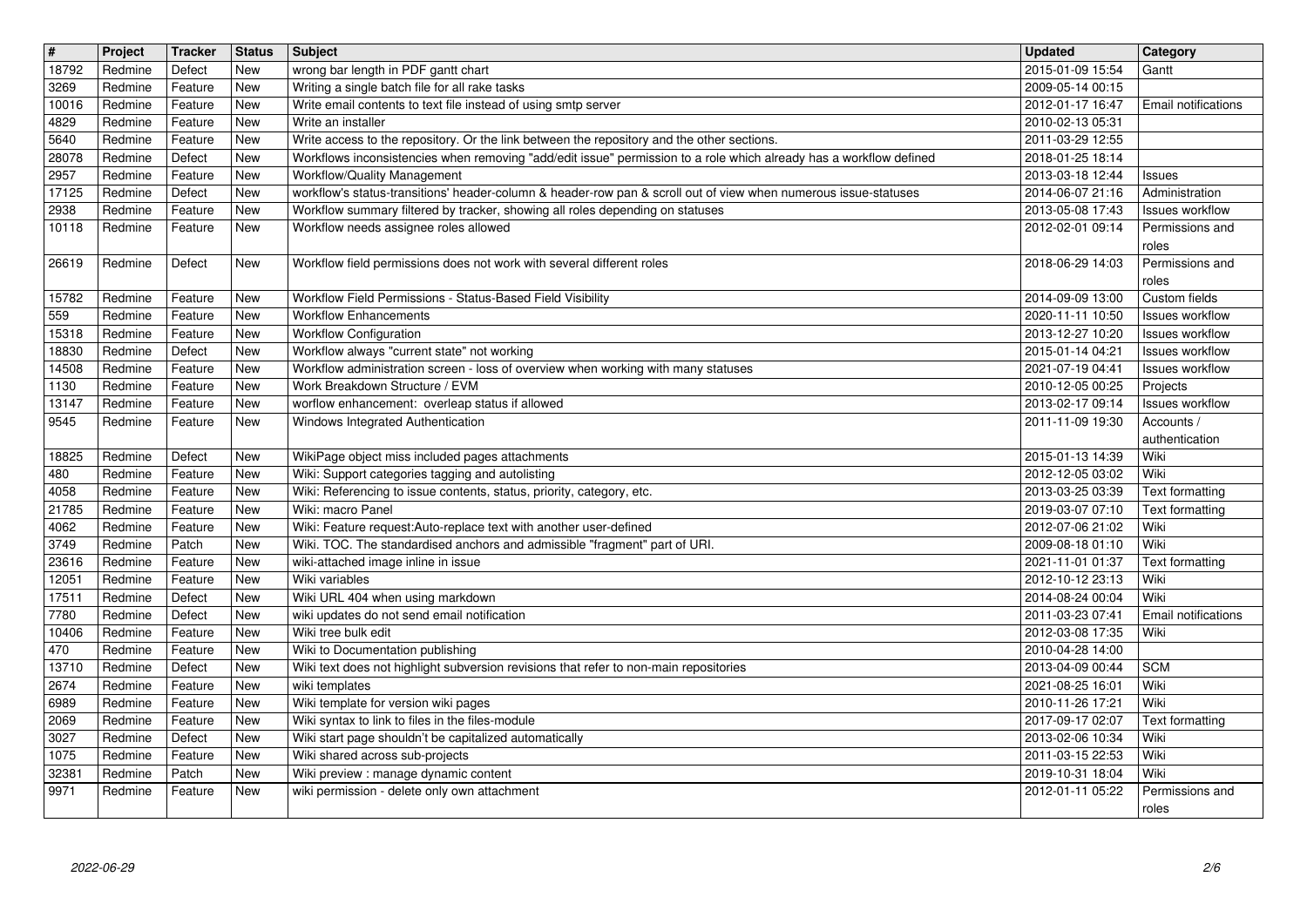| $\sqrt{t}$     | Project            | Tracker            | Status            | <b>Subject</b>                                                                                                                         | <b>Updated</b>                       | Category                         |
|----------------|--------------------|--------------------|-------------------|----------------------------------------------------------------------------------------------------------------------------------------|--------------------------------------|----------------------------------|
| 26034          | Redmine            | Defect             | <b>New</b>        | Wiki PDF generated files displayed but not printable on Mac                                                                            | 2017-05-24 17:55                     | PDF export                       |
| 11978<br>29048 | Redmine<br>Redmine | Feature<br>Feature | New<br>New        | Wiki pages for groups or wiki pages section with separate ACL<br>Wiki page permission level                                            | 2012-09-28 03:03<br>2018-06-22 17:19 | Wiki<br>Wiki                     |
| 12963          | Redmine            | Feature            | New               | Wiki Page Hooks                                                                                                                        | 2021-06-12 10:26                     | Hook requests                    |
| 10407          | Redmine            | Feature            | New               | Wiki page has a tree weight                                                                                                            | 2012-03-08 17:11                     | Wiki                             |
| 17598          | Redmine            | Defect             | New               | Wiki page for installation instructions is incomplete                                                                                  | 2014-08-29 10:27                     | Documentation                    |
| 16323          | Redmine            | Feature            | New               | Wiki Page Export as md file.                                                                                                           | 2014-03-12 07:53                     | Wiki                             |
| 3274           | Redmine            | Patch              | New               | Wiki Page Categories                                                                                                                   | 2010-10-25 17:02                     | Wiki                             |
| 9315<br>18055  | Redmine<br>Redmine | Feature<br>Defect  | New<br>New        | Wiki Page as MS OneNote<br>Wiki page "HowTo Configure Fail2ban For Redmine" contains incomplete/misleading instructions                | 2011-09-24 16:56<br>2016-04-22 03:06 | Wiki<br>Documentation            |
| 2195           | Redmine            | Patch              | New               | wiki marco to link to files                                                                                                            | 2008-11-15 17:37                     | Attachments                      |
| 9733           | Redmine            | Feature            | New               | WIKI macro to insert database query result as wiki table                                                                               | 2011-12-13 10:47                     | Wiki                             |
| 12875          | Redmine            | Feature            | New               | Wiki links to Overview/Activity/Roadmap/Issues/Documents/Files/News/Forums/etc of a particular project                                 | 2013-01-20 21:34                     | Wiki                             |
| 3982           | Redmine            | Feature            | New               | Wiki links should be connverted to URLs in plain text emails                                                                           | 2011-11-19 14:48                     | Email notifications              |
| 705            | Redmine            | Feature            | New               | Wiki links on field names                                                                                                              | 2013-03-18 21:04                     | UI<br><b>Email notifications</b> |
| 12506<br>4372  | Redmine<br>Redmine | Defect<br>Feature  | New<br>New        | Wiki links incomplete in generated mail<br>Wiki include macro: Include specific revision                                               | 2015-04-24 22:29<br>2015-10-23 15:20 | Wiki                             |
| 3547           | Redmine            | Feature            | New               | Wiki include macro: add ability to include single section                                                                              | 2019-02-12 11:06                     | Wiki                             |
| 26303          | Redmine            | Feature            | New               | Wiki include macro: add icons for editing and viewing an included wiki page                                                            | 2017-06-29 13:54                     | Wiki                             |
| 23103          | Redmine            | Defect             | New               | Wiki in Markdown syntax mode improperly renders successive headers.                                                                    | 2016-07-12 17:00                     | Text formatting                  |
| 22332          | Redmine            | Feature            | New               | wiki id & parent_id in GET on api                                                                                                      | 2018-04-01 13:30                     | <b>REST API</b>                  |
| 20356<br>8623  | Redmine<br>Redmine | Defect<br>Defect   | New<br>New        | Wiki gets destroyed after rename<br>Wiki Formatting Issue                                                                              | 2015-09-07 08:23<br>2011-06-16 19:12 | Wiki<br>Text formatting          |
| 4544           | Redmine            | Defect             | New               | Wiki exported HTML has different CSS formatting to the original                                                                        | 2016-03-31 12:03                     | Wiki                             |
| 16324          | Redmine            | Feature            | New               | Wiki export as docx file.                                                                                                              | 2016-05-31 10:53                     | Wiki                             |
| 14115          | Redmine            | Feature            | New               | Wiki enhancements: parent page and ajax                                                                                                | 2014-04-24 14:19                     | Wiki                             |
| 16036          | Redmine            | Defect             | New               | wiki edit pencil links are sometimes missing, throwing off the other pencil edit links                                                 | 2017-06-08 22:19                     | Wiki                             |
| 5402<br>2698   | Redmine<br>Redmine | Feature<br>Feature | <b>New</b><br>New | Wiki diff: line by line instead of word by word<br>Wiki Auto-Save currently editing page                                               | 2011-01-05 23:58<br>2015-01-14 09:50 | Wiki<br>Wiki                     |
| 4032           | Redmine            | Feature            | New               | Wiki attachment history                                                                                                                | 2009-10-15 09:42                     | Wiki                             |
| 15110          | Redmine            | Defect             | New               | Wiki annotate is showing wrong versions in which lines were last changed                                                               | 2015-07-04 05:04                     | Website                          |
|                |                    |                    |                   |                                                                                                                                        |                                      | (redmine.org)                    |
| 14412          | Redmine            | Defect             | New               | Wiki > Textile text with hidden part not correctly exported to pdf                                                                     | 2013-07-21 12:33                     | PDF export                       |
| 9482           | Redmine            | Feature            | New               | Wiki - minor change without notification                                                                                               | 2012-03-08 16:48                     | Wiki                             |
| 3205<br>22171  | Redmine<br>Redmine | Feature<br>Defect  | New<br>New        | Wiki "Blocks"<br>Wide tables intersect with the right panel                                                                            | 2009-04-20 12:20<br>2016-04-03 17:02 | Wiki<br>UI                       |
| 18422          | Redmine            | Feature            | New               | Why three "my page" type of pages?                                                                                                     | 2016-08-12 10:14                     | My page                          |
| 833            | Redmine            | Feature            | <b>New</b>        | Who's online                                                                                                                           | 2016-10-23 20:42                     | Accounts /                       |
|                |                    |                    |                   |                                                                                                                                        |                                      | authentication                   |
| 11658          | Redmine            | Defect             | <b>New</b>        | while updating status of issue some part of subject is changing to special symbols and numbers                                         | 2012-08-27 12:16                     | <b>Issues</b>                    |
| 35320          | Redmine            | Defect             | New               | When viewing spent time report the Activity, Issue Id and Subject are combined into a single column Issue yet there is no option for   | 2021-05-27 18:02                     | Issues filter                    |
| 29684          | Redmine            | Defect             | New               | filtering on subject.<br>when using export issues to csv format, notes fields contain html flags, making text quite hard to read / use | 2018-09-27 10:24                     | Files                            |
|                |                    |                    |                   |                                                                                                                                        |                                      |                                  |
|                |                    |                    |                   |                                                                                                                                        |                                      |                                  |
|                |                    |                    |                   |                                                                                                                                        |                                      |                                  |
|                |                    |                    |                   |                                                                                                                                        |                                      |                                  |
|                |                    |                    |                   |                                                                                                                                        |                                      |                                  |
|                |                    |                    |                   |                                                                                                                                        |                                      |                                  |
|                |                    |                    |                   |                                                                                                                                        |                                      |                                  |
|                |                    |                    |                   |                                                                                                                                        |                                      |                                  |
|                |                    |                    |                   |                                                                                                                                        |                                      |                                  |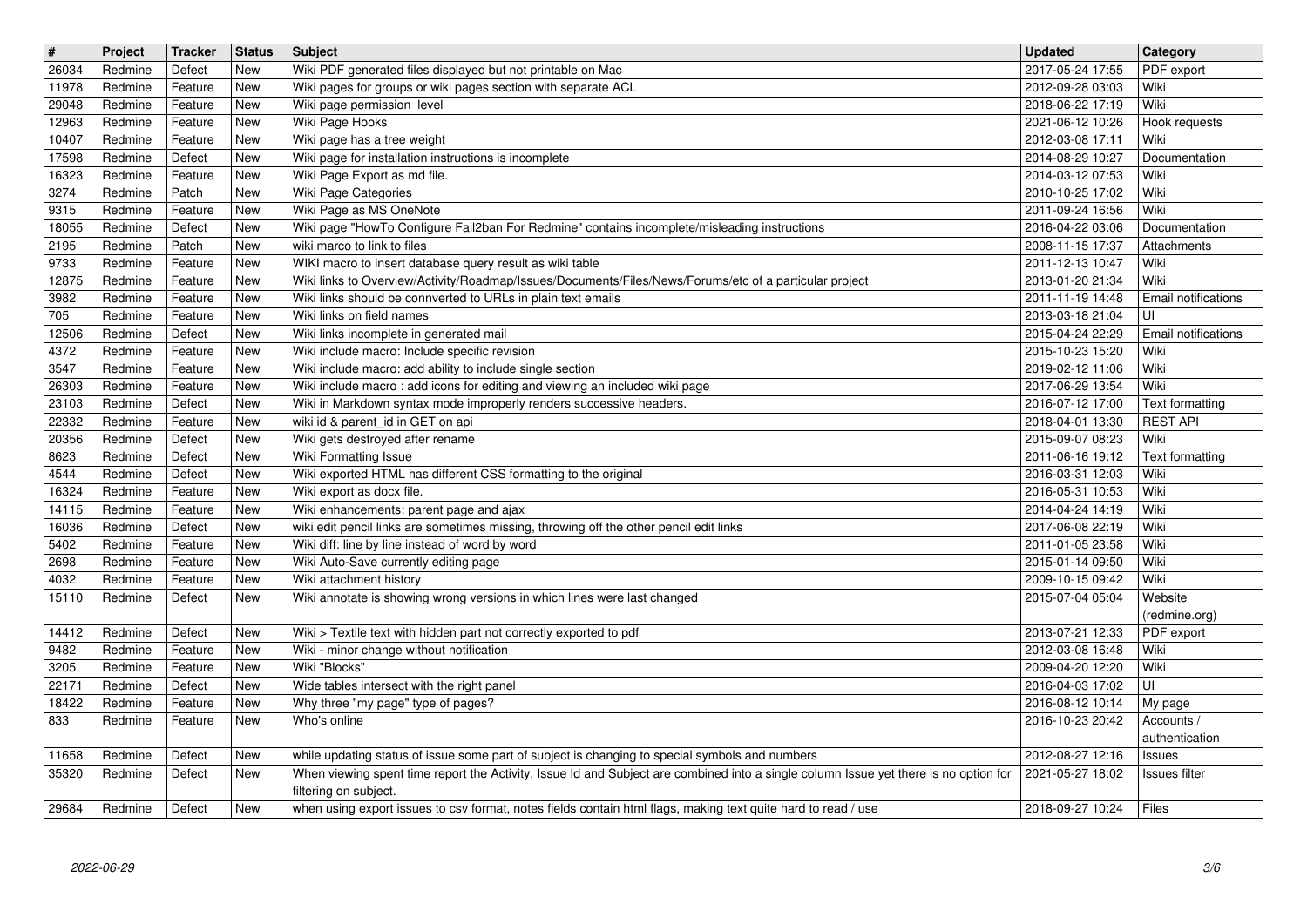| $\overline{\mathbf{H}}$<br>32414 | Project<br>Redmine | <b>Tracker</b><br>Feature | <b>Status</b><br>New     | <b>Subject</b><br>When user add\change the password, provide a visual password strength checker                                                                                                                                    | <b>Updated</b><br>2019-11-05 11:42             | Category<br>Accounts /                      |
|----------------------------------|--------------------|---------------------------|--------------------------|------------------------------------------------------------------------------------------------------------------------------------------------------------------------------------------------------------------------------------|------------------------------------------------|---------------------------------------------|
| 13288                            | Redmine            | Defect                    | New                      | when use cvs, in revision page, have invalid link.                                                                                                                                                                                 | 2013-02-26 09:12                               | authentication<br><b>SCM</b>                |
| 14571<br>11942                   | Redmine<br>Redmine | Defect<br>Defect          | New<br>New               | When updating an issue, start and end date are invalid<br>When tracker field and other required fields are read-only, the user can get 'stuck' when creating a new issue                                                           | 2013-07-30 12:48<br>2012-09-25 23:45           | Issues                                      |
| 4948                             | Redmine            | Feature                   | <b>New</b>               | When on the versions page, there should be a way to add or edit multiple versions at the same time.                                                                                                                                | 2011-09-17 13:07                               | <b>Issues</b><br>Project settings           |
| 13759<br>22885                   | Redmine<br>Redmine | Defect<br>Defect          | New<br>New               | When moving from one tracker to another, with different fields, data is lost.<br>When I register a task linking a "Parent task", the system gets too slow                                                                          | 2013-04-12 23:30<br>2016-05-24 22:10           | <b>Issues</b><br>Performance                |
| 17520<br>24442                   | Redmine<br>Redmine | Defect<br>Defect          | <b>New</b><br><b>New</b> | When I edit a saved Query I lose my project focus<br>When exporting Wiki to PDF, monospaced fonts are not rendered correctly in PDF                                                                                                | 2014-08-19 05:55<br>2016-11-24 08:36           | PDF export                                  |
| 1410                             | Redmine            | Feature                   | <b>New</b><br><b>New</b> | When downloading a file from the repository : don't fill the memory with bytes<br>When disabling notes for a role, file upload disapperas too at issue update                                                                      | 2014-07-23 12:29                               | <b>SCM</b>                                  |
| 27622<br>27212                   | Redmine<br>Redmine | Defect<br>Patch           | <b>New</b>               | When deleting the projects category, its name should be represented in the confirmation dialog.                                                                                                                                    | 2017-12-10 04:54<br>2017-10-17 13:28           | <b>Issues</b><br>Project settings           |
| 34306<br>33486                   | Redmine<br>Redmine | Defect<br>Feature         | <b>New</b><br><b>New</b> | When creating a custom query with role level security you can deselect your own role (making the query inaccessible)<br>When copying the task, I want to reflect the version change of the main task in the version of the subtask | 2020-11-25 08:31<br>2020-06-02 15:09           | <b>Issues list</b>                          |
| 17068<br>3973                    | Redmine<br>Redmine | Defect<br>Feature         | New<br>New               | When copying subtasks with relations between them self's are lost<br>When closing an issue with a commit, add the commit message to the issue                                                                                      | 2018-04-06 19:38<br>2013-01-13 21:04           | Issues<br><b>SCM</b>                        |
| 640<br>17312                     | Redmine<br>Redmine | Patch<br>Feature          | New<br>New               | When choosing assignee, automatically switch status to Assigned<br>When changing the project during issue creation, the already entered content should not be lost                                                                 | 2013-04-30 10:48<br>2014-06-26 10:21           | <b>Issues</b><br><b>Issues</b>              |
| 4019                             | Redmine            | Feature                   | New                      | when bulk editing fields don't allow override of requirement to be completed required fields                                                                                                                                       | 2011-07-13 19:11                               | <b>Issues</b>                               |
| 10276<br>17801                   | Redmine<br>Redmine | Feature<br>Feature        | New<br>New               | When assigning an issue, add possibility to pre-select a group<br>When adding watchers to an issue, you should have the possibility to notify the watchers that they have been added to the issue                                  | 2012-02-19 20:20<br>2017-07-25 17:03           | <b>Issues</b><br><b>Email notifications</b> |
| 5337<br>32484                    | Redmine<br>Redmine | Feature<br>Feature        | New<br>New               | When a version is closed, put all open bugs to the next available one<br>When a group is selected in the user custom field field, Enable the same handling as the user on the issue list screen.                                   | 2013-03-25 16:12<br>2019-11-18 18:35           | Roadmap                                     |
| 5564<br>33302                    | Redmine<br>Redmine | Feature<br>Feature        | New<br>New               | When (bulk/singe) updating issues, don't show statuses not available<br>What about the editor for "%Done" be a numeric editor with a spinbox                                                                                       | 2010-07-22 15:14<br>2020-04-19 13:34           | Issues<br><b>Issues</b>                     |
| 9293                             | Redmine            | Feature                   | New                      | What about HTML copying from sites to Text editor for Issues                                                                                                                                                                       | 2011-09-21 12:17                               | <b>Issues</b>                               |
| 3283                             | Redmine            | Feature                   | New                      | Website: Install Mollom or similar spam deterrent                                                                                                                                                                                  | 2014-03-16 06:41                               | Website<br>(redmine.org)                    |
| 29664<br>16084                   | Redmine<br>Redmine | Feature<br>Feature        | New<br>New               | Webhook triggers in Redmine<br>We would like to order the appearance of custom field                                                                                                                                               | 2022-04-08 10:31<br>2016-03-30 13:28           | Custom fields                               |
| 3671<br>16877                    | Redmine<br>Redmine | Feature<br>Feature        | New<br>New               | We want smileys in text formatting!:))<br>Way to filter tasks in project by milestones from child projects                                                                                                                         | 2018-09-17 15:46<br>2014-05-13 21:43           | Text formatting                             |
| 35192                            | Redmine            | Defect                    | New                      | Watchers pop up window appears after a long time                                                                                                                                                                                   | 2022-04-29 09:32                               | Roadmap<br>Issues                           |
| 9500<br>9466                     | Redmine<br>Redmine | Defect<br>Defect          | <b>New</b><br><b>New</b> | Watchers list before and after creation issue<br>Watchers list appers very slow on issue page after upgrade from 1.0.1 to 1.2.1                                                                                                    | 2013-02-07 14:49<br>2011-10-24 19:33           | Issues<br>Issues                            |
| 10121<br>28552                   | Redmine<br>Redmine | Feature<br>Feature        | <b>New</b><br>New        | Watchers - Add Group / Role<br>Watcher can't see issue when it assign to user from another group                                                                                                                                   | 2021-01-07 13:15<br>2018-04-13 09:21           | Groups                                      |
| 3235<br>18618                    | Redmine<br>Redmine | Feature<br>Feature        | New<br>New               | Watched topics on My page<br>watch users by managers                                                                                                                                                                               | 2018-07-03 12:22   My page<br>2015-04-14 19:24 |                                             |
| 5190                             | Redmine            | Feature                   | New                      | Watch the File area                                                                                                                                                                                                                | 2017-05-21 19:24                               | Files                                       |
| 11632<br>16115                   | Redmine<br>Redmine | Feature<br>Feature        | <b>New</b><br><b>New</b> | Watch Roadmap<br>Watch REST API (Differ Watcher)                                                                                                                                                                                   | 2012-08-14 15:18<br>2014-02-18 04:17           | Roadmap<br><b>REST API</b>                  |
|                                  |                    |                           |                          |                                                                                                                                                                                                                                    |                                                |                                             |
|                                  |                    |                           |                          |                                                                                                                                                                                                                                    |                                                |                                             |
|                                  |                    |                           |                          |                                                                                                                                                                                                                                    |                                                |                                             |
|                                  |                    |                           |                          |                                                                                                                                                                                                                                    |                                                |                                             |
|                                  |                    |                           |                          |                                                                                                                                                                                                                                    |                                                |                                             |
|                                  |                    |                           |                          |                                                                                                                                                                                                                                    |                                                |                                             |
|                                  |                    |                           |                          |                                                                                                                                                                                                                                    |                                                |                                             |
|                                  |                    |                           |                          |                                                                                                                                                                                                                                    |                                                |                                             |
|                                  |                    |                           |                          |                                                                                                                                                                                                                                    |                                                |                                             |
|                                  |                    |                           |                          |                                                                                                                                                                                                                                    |                                                |                                             |
|                                  |                    |                           |                          |                                                                                                                                                                                                                                    |                                                |                                             |
|                                  |                    |                           |                          |                                                                                                                                                                                                                                    |                                                |                                             |
|                                  |                    |                           |                          |                                                                                                                                                                                                                                    |                                                |                                             |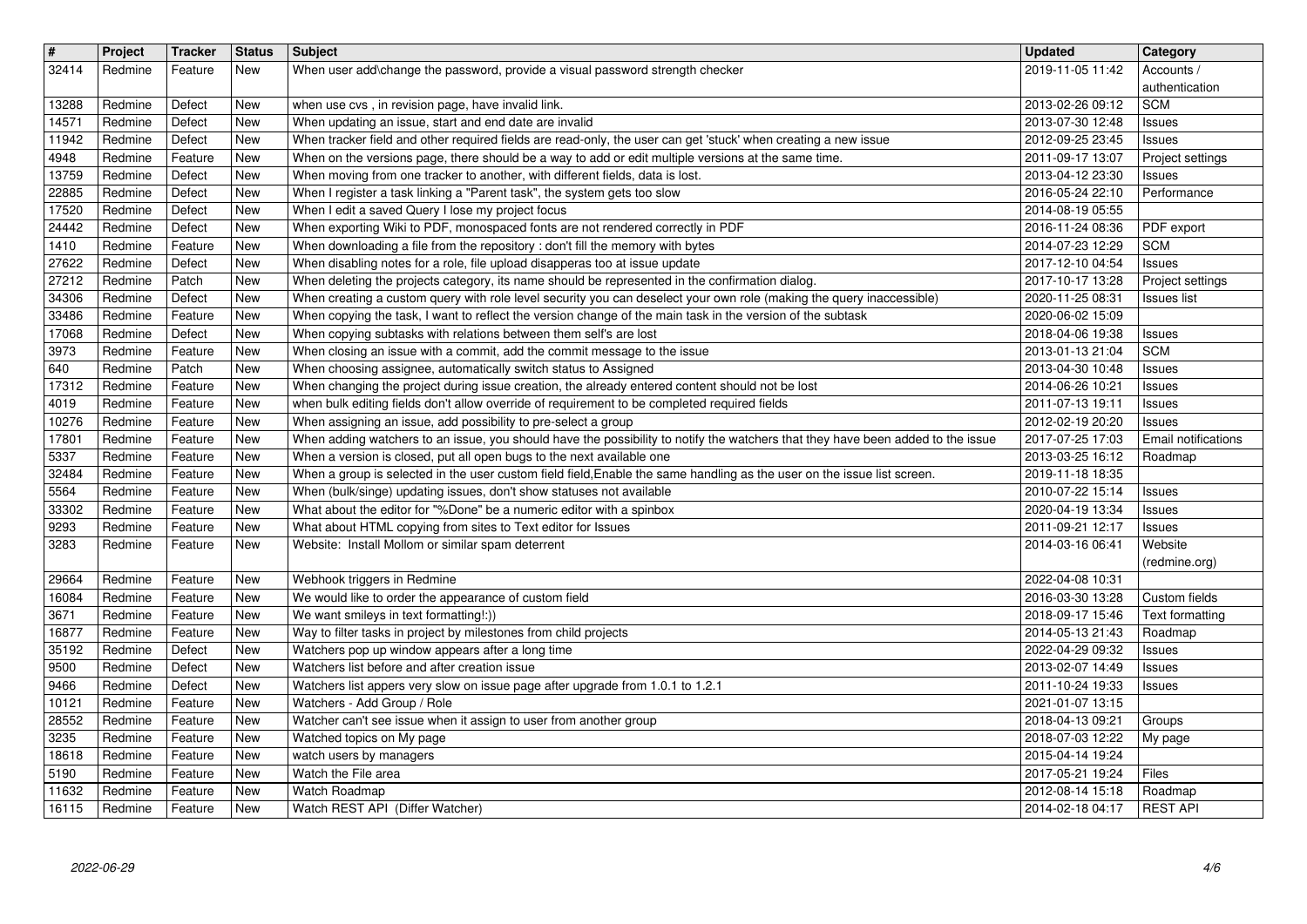| $\vert$ #<br>11442 | Project<br>Redmine | Tracker<br>Feature | <b>Status</b><br>New     | Subject<br>Watch changes on folders or files                                                                                                                         | <b>Updated</b><br>2012-07-18 23:35   | Category                               |
|--------------------|--------------------|--------------------|--------------------------|----------------------------------------------------------------------------------------------------------------------------------------------------------------------|--------------------------------------|----------------------------------------|
| 4558               | Redmine            | Feature            | New                      | watch categories and users                                                                                                                                           | 2010-01-12 22:31                     |                                        |
| 2675               | Redmine            | Feature            | New                      | Watch - add a personal comment                                                                                                                                       | 2009-02-05 09:25                     |                                        |
| 15736<br>24151     | Redmine<br>Redmine | Defect<br>Feature  | New<br>New               | WARNING: making https request to https://  without verifying server certificate; no CA path was specified.<br>Warning when comments go nowhere                       | 2013-12-18 21:27<br>2016-10-28 10:48 | Security<br><b>Email notifications</b> |
| 33023              | Redmine            | Defect             | New                      | Warning occurs when displaying a few exceptional PDF thumbnail                                                                                                       | 2020-06-15 06:30                     | Attachments                            |
| 17588<br>30729     | Redmine<br>Redmine | Defect<br>Feature  | New<br>New               | Warn that the authenticity token is invalid before you get the textarea to edit issues<br>Warn or block the accidental update of inline images that are attachments. | 2014-07-31 17:14<br>2019-02-05 10:01 | <b>Issues</b><br>Attachments           |
| 32018              | Redmine            | Patch              | New                      | Visually consolidate project selector and the popup box with the projects                                                                                            | 2019-09-04 19:16                     | UI                                     |
| 17500              | Redmine            | Feature            | New                      | Visibility/Use-ability/Creation Settings for Issue Trackers per Role per Project.                                                                                    | 2017-01-11 11:23                     | Issues permissions                     |
| 240<br>26737       | Redmine<br>Redmine | Patch<br>Feature   | New<br>New               | views/user/edit, make password fields not-autocomplete (UI fix)<br>Viewing the concurrent users in Redmine system                                                    | 2013-04-11 01:20<br>2017-08-22 11:37 | UI<br>Administration                   |
| 8463               | Redmine            | Feature            | New                      | View Wiki source                                                                                                                                                     | 2011-05-30 10:55                     | Wiki                                   |
| 12657<br>8481      | Redmine<br>Redmine | Feature<br>Feature | New<br>New               | view statistic and likes<br>View role permissions                                                                                                                    | 2017-08-30 08:12<br>2013-01-03 17:30 | Permissions and                        |
|                    |                    |                    |                          |                                                                                                                                                                      |                                      | roles                                  |
| 11829              | Redmine            | Feature            | New                      | View Roadmap privilege                                                                                                                                               | 2020-08-22 09:25                     | Permissions and<br>roles               |
| 15800              | Redmine            | Feature            | New                      | View Issue summary status as on specific date                                                                                                                        | 2014-01-05 19:53                     | <b>Issues</b>                          |
| 6795<br>9915       | Redmine<br>Redmine | Feature<br>Feature | <b>New</b><br><b>New</b> | View issue close date on the gantt view<br>View hook just after top-menu.                                                                                            | 2011-11-27 00:18<br>2012-02-28 16:18 | Gantt<br>Plugin API                    |
| 3735               | Redmine            | Feature            | <b>New</b>               | view hook for project Settings/Information page                                                                                                                      | 2013-04-07 10:15                     | Plugin API                             |
| 16141              | Redmine            | Feature            | New                      | View hook for issue queries                                                                                                                                          | 2014-02-20 18:01                     | Hook requests                          |
| 6767<br>9976       | Redmine<br>Redmine | Feature<br>Feature | New<br>New               | View for issue categories similar to milestones<br>View and edit all members assigned to a role or across all groups or projects                                     | 2010-10-29 12:46<br>2013-04-11 02:22 | <b>Issues</b><br>Administration        |
| 9881               | Redmine            | Defect             | New                      | View 1st diff: Rendering common/error (404)                                                                                                                          | 2011-12-27 13:44                     |                                        |
| 17770<br>25068     | Redmine<br>Redmine | Defect<br>Patch    | New<br><b>New</b>        | very simple fix: that causes many sites to break, and much confusion - incorrect use of .js suffix<br>Versions show page summary moved to sidebar                    | 2017-12-03 19:24<br>2017-02-15 12:55 | UI                                     |
| 35196              | Redmine            | Feature            | <b>New</b>               | Version tracking (allow filtering out tickets which don't affect given version)                                                                                      | 2021-05-02 23:25                     | <b>Issues</b> filter                   |
| 23285<br>5080      | Redmine<br>Redmine | Feature<br>Feature | <b>New</b><br>New        | Version to have history<br>Version shared with particular subproject                                                                                                 | 2016-11-22 22:12<br>2011-04-08 22:56 | Roadmap<br>Projects                    |
| 6881               | Redmine            | Feature            | New                      | Version numbering sort                                                                                                                                               | 2021-07-31 19:00                     | Roadmap                                |
| 3914               | Redmine            | Defect             | New                      | Version information displayed in Gantt chart regardeless of "Assigned to" field                                                                                      | 2010-10-03 15:13                     | Gantt                                  |
| 11100<br>7626      | Redmine<br>Redmine | Feature<br>Feature | New<br>New               | Version editing with Ajax. Request<br>version due date and issue due date interactions                                                                               | 2012-06-06 14:06<br>2011-02-15 15:58 | Project settings<br><b>Issues</b>      |
| 6231               | Redmine            | Feature            | New                      | Version dependent to a subproject Version                                                                                                                            | 2012-09-28 19:05                     |                                        |
| 1244<br>4822       | Redmine<br>Redmine | Feature<br>Patch   | <b>New</b><br><b>New</b> | Version dependency<br>Version cannot be added from issue without existing versions                                                                                   | 2013-03-18 12:31<br>2013-05-10 10:16 | <b>Issues</b><br>UI                    |
| 12023              | Redmine            | Feature            | New                      | Verify workflow to the user "assign to"                                                                                                                              | 2012-10-04 21:49                     |                                        |
| 36711<br>32154     | Redmine            | Feature            | New<br>New               | Various features for MailHandler<br>Value of custom fields will not be copied when copy project with issues included                                                 | 2022-02-26 23:12                     | Email receiving<br>Administration      |
| 14367              | Redmine<br>Redmine | Defect<br>Defect   | New                      | Validation of required target version fails if no versions are defined for the project                                                                               | 2019-09-26 17:29<br>2013-07-02 14:28 | Issues workflow                        |
| 22024              | Redmine            | Defect             | <b>New</b>               | Validation error on float custom filed in case of i18n decimal separator                                                                                             | 2016-02-15 14:22                     | 118n                                   |
|                    |                    |                    |                          |                                                                                                                                                                      |                                      |                                        |
|                    |                    |                    |                          |                                                                                                                                                                      |                                      |                                        |
|                    |                    |                    |                          |                                                                                                                                                                      |                                      |                                        |
|                    |                    |                    |                          |                                                                                                                                                                      |                                      |                                        |
|                    |                    |                    |                          |                                                                                                                                                                      |                                      |                                        |
|                    |                    |                    |                          |                                                                                                                                                                      |                                      |                                        |
|                    |                    |                    |                          |                                                                                                                                                                      |                                      |                                        |
|                    |                    |                    |                          |                                                                                                                                                                      |                                      |                                        |
|                    |                    |                    |                          |                                                                                                                                                                      |                                      |                                        |
|                    |                    |                    |                          |                                                                                                                                                                      |                                      |                                        |
|                    |                    |                    |                          |                                                                                                                                                                      |                                      |                                        |
|                    |                    |                    |                          |                                                                                                                                                                      |                                      |                                        |
|                    |                    |                    |                          |                                                                                                                                                                      |                                      |                                        |
|                    |                    |                    |                          |                                                                                                                                                                      |                                      |                                        |
|                    |                    |                    |                          |                                                                                                                                                                      |                                      |                                        |
|                    |                    |                    |                          |                                                                                                                                                                      |                                      |                                        |
|                    |                    |                    |                          |                                                                                                                                                                      |                                      |                                        |
|                    |                    |                    |                          |                                                                                                                                                                      |                                      |                                        |
|                    |                    |                    |                          |                                                                                                                                                                      |                                      |                                        |
|                    |                    |                    |                          |                                                                                                                                                                      |                                      |                                        |
|                    |                    |                    |                          |                                                                                                                                                                      |                                      |                                        |
|                    |                    |                    |                          |                                                                                                                                                                      |                                      |                                        |
|                    |                    |                    |                          |                                                                                                                                                                      |                                      |                                        |
|                    |                    |                    |                          |                                                                                                                                                                      |                                      |                                        |
|                    |                    |                    |                          |                                                                                                                                                                      |                                      |                                        |
|                    |                    |                    |                          |                                                                                                                                                                      |                                      |                                        |
|                    |                    |                    |                          |                                                                                                                                                                      |                                      |                                        |
|                    |                    |                    |                          |                                                                                                                                                                      |                                      |                                        |
|                    |                    |                    |                          |                                                                                                                                                                      |                                      |                                        |
|                    |                    |                    |                          |                                                                                                                                                                      |                                      |                                        |
|                    |                    |                    |                          |                                                                                                                                                                      |                                      |                                        |
|                    |                    |                    |                          |                                                                                                                                                                      |                                      |                                        |
|                    |                    |                    |                          |                                                                                                                                                                      |                                      |                                        |
|                    |                    |                    |                          |                                                                                                                                                                      |                                      |                                        |
|                    |                    |                    |                          |                                                                                                                                                                      |                                      |                                        |